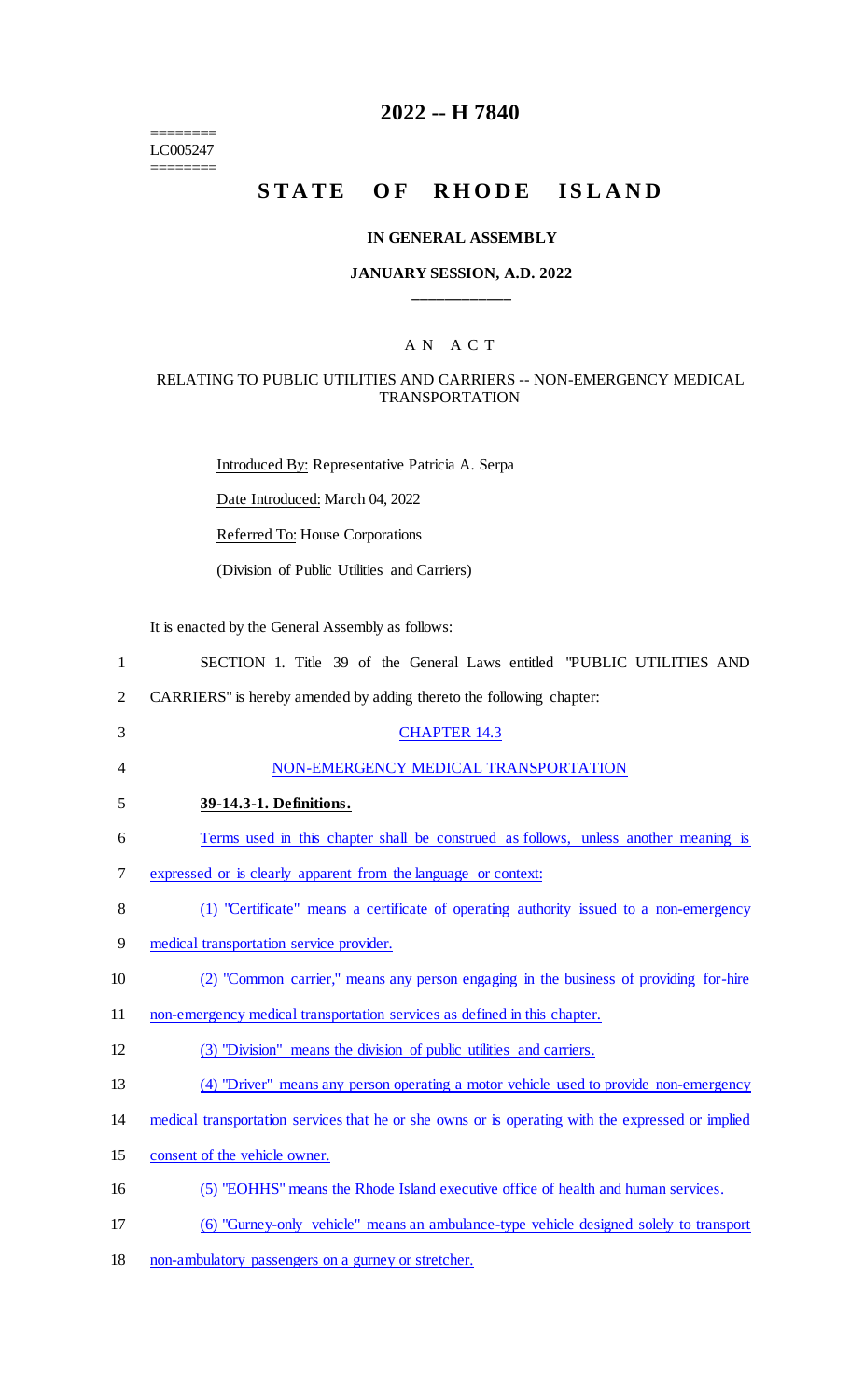| $\mathbf{1}$   | or "NEMT"<br>"Non-emergency medical transportation"<br>means and includes<br>(7)                     |
|----------------|------------------------------------------------------------------------------------------------------|
| $\overline{2}$ | transportation services offered to patients and health care consumers who face extraordinary         |
| 3              | barriers getting to their medical appointments. It is a key benefit of Medicaid as defined under 42  |
| 4              | C.F.R. 457.1206 and is frequently coordinated by state agencies, departments, and authorities,       |
| 5              | including the executive office of health and human services and the RIde program administered by     |
| 6              | the Rhode Island public transit authority.                                                           |
| 7              | (8) "Passenger" means an individual being transported by a certificated carrier in                   |
| 8              | conformance with the provisions of this chapter.                                                     |
| 9              | (9) "PASS" means the passenger assistance safety and sensitivity driver certification                |
| 10             | training program devised and administered by the Community Transportation Association of             |
| 11             | America.                                                                                             |
| 12             | (10) "Person" means and includes any individual, partnership, corporation, or other                  |
| 13             | association of individuals.                                                                          |
| 14             | (11) "Public motor vehicle" and "PMV" and "public motor vehicle certificate of operating             |
| 15             | authority" means the type of vehicle and operating certification process as defined in § 39-14.1-1.  |
| 16             | (12) "RIPTA" means the Rhode Island public transit authority.                                        |
| 17             | (13) "Special license" means a license, commonly referred to as a "hackney operator's                |
| 18             | license," issued by the division of public utilities and carriers authorizing drivers to transport   |
| 19             | passengers for compensation.                                                                         |
| 20             | $(14)$ "Taxicab" means every motor vehicle identified as such in § 39-14-1.                          |
| 21             | (15) "Third-party scheduler" means a vendor engaged by a state agency, department or                 |
| 22             | authority to schedule and coordinate transportation services for clients of the agency, department   |
| 23             | or authority.                                                                                        |
| 24             | (16) "Vehicle" means a motor vehicle used to provide non-emergency medical                           |
| 25             | transportation services as defined in this chapter.                                                  |
| 26             | (17) "Vehicle markings" means markings required to be affixed to the outside of vehicles             |
| 27             | identifying the vehicle as providing NEMT service.                                                   |
| 28             | (18) "Wheelchair-accessible vehicle" means a vehicle designed and equipped to allow the              |
| 29             | transportation of a passenger who uses a wheelchair without requiring that passenger to be removed   |
| 30             | from the wheelchair.                                                                                 |
| 31             | 39-14.3-2. Powers of division.                                                                       |
| 32             | Every person owning or operating a motor vehicle engaged in providing non-emergency                  |
| 33             | medical transportation is declared a common carrier and subject to the jurisdiction of the division. |
| 34             | The division may prescribe any rules and regulations that it deems proper to ensure adequate,        |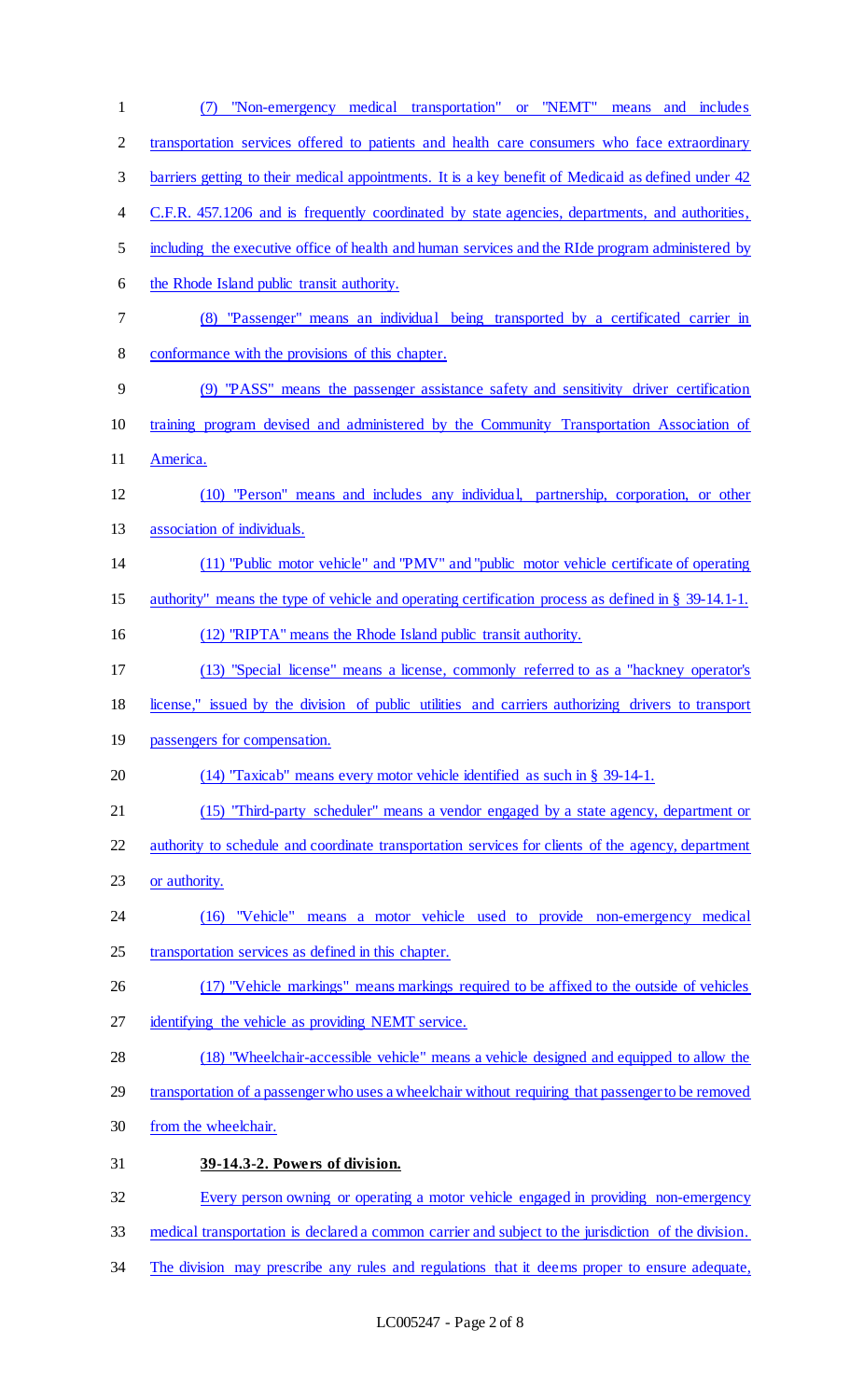- economical, safe, and efficient service regulated under this chapter.
- **39-14.3-3. Certificate required for NEMT operations.** (a) No person shall operate a vehicle in the provision of non-emergency medical transportation in this state until the person shall have obtained an NEMT certificate of operating authority from the division certifying that the applicant is fit, willing, and able to provide such service to passengers. The certificate shall be issued only after submission to the division of a written application for it, accompanied by a fee of two hundred fifty dollars (\$250), and after a 8 public hearing has been conducted on the application. Certificates issued under this chapter shall be renewed before the close of business on December 31 of each calendar year. The renewal fee shall be one hundred dollars (\$100) and shall be submitted with the renewal form. All revenues 11 received under this section shall be deposited as general revenues. (b) Notwithstanding the provisions of subsection (a) of this section, the division shall have the authority to automatically grant such a certificate to any applicant who has previously held a certificate, issued under § 39-14.1-1 ("PMV certificate"), and has utilized that certificate solely to provide non-emergency medical transportation prior to the establishment of this chapter. In such instances, the division may administratively convert such a PMV certificate to an NEMT certificate without the need for an additional application fee to be paid or an application hearing to be held; provided, however, that the applicant for such a conversion shall have satisfied any additional 19 licensing/certification requirements established by this chapter. The division shall establish a mechanism for all certificate conversion requests to be made no later than four o'clock (4:00) p.m. on August 1, 2022. Nothing in this subsection shall be construed to mean that such converted certificates are exempt from the annual renewal process listed in subsection (a) of this section. (c) Non-emergency medical transportation services provided by RIPTA and by licensed ambulance companies shall be exempt from this chapter. (d) Taxicab companies certificated and authorized by the division shall be permitted to 26 provide non-emergency medical transportation services without the need to apply for an NEMT certificate as required in subsection (a) of this section; provided, however, that all taxicab drivers shall adhere to the special licensing provisions of § 39-14.3-8. (e) No for-hire transportation services authorized by the division under chapters 13 or 14.2 of title 39 shall be authorized to provide non-emergency medical transportation services, without first having obtained an NEMT certificate as required in subsection (a) of this section.
- Upon receipt of an application for new authority, the division shall, within a reasonable

**39-14.3-4. Hearing on application.**

time, set the time and place for the required hearing. Notice of the hearing shall be given by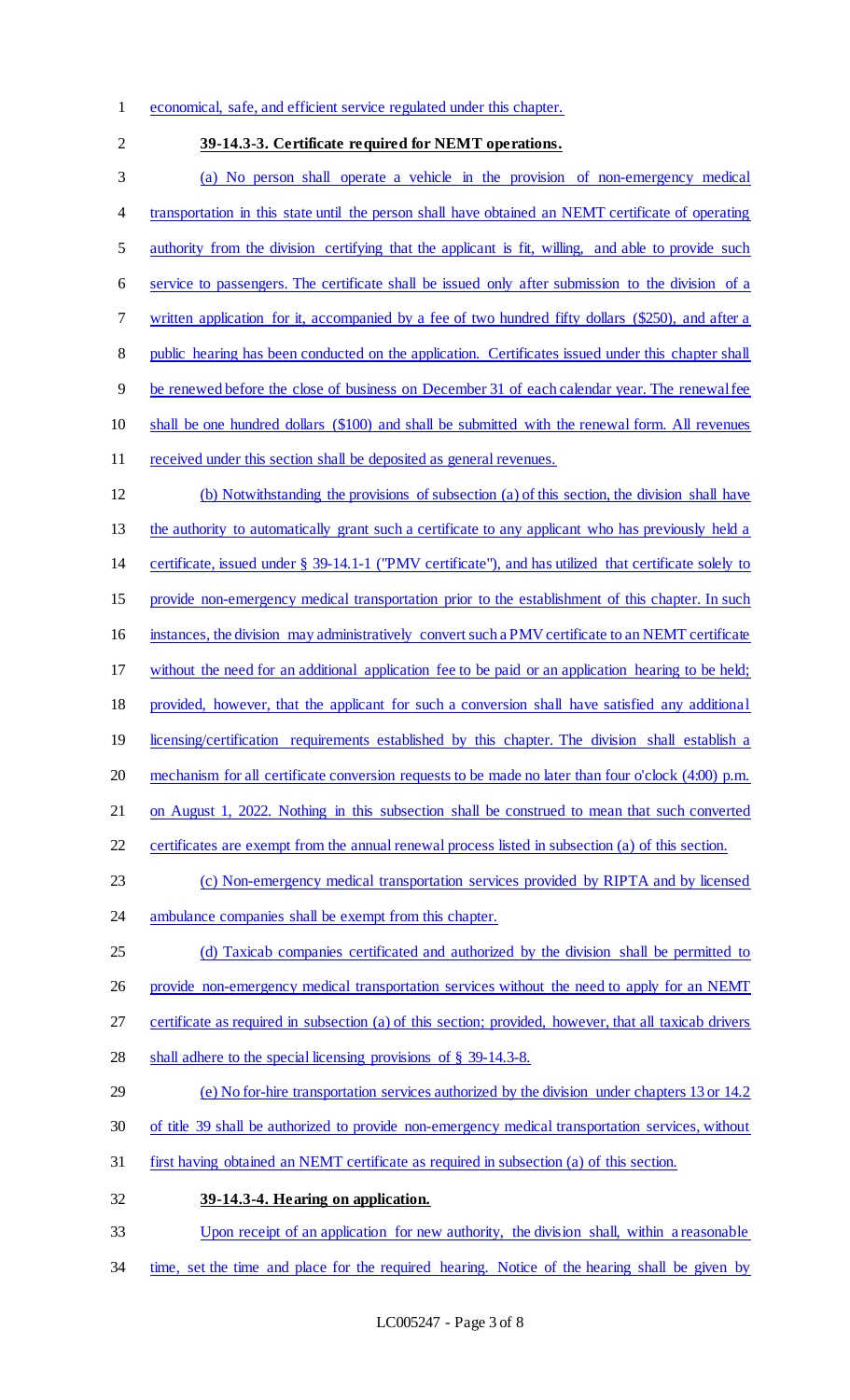first-class mail to the applicant and shall be published in a newspaper of statewide distribution, and on the division's agency website. Following the hearing, the administrator of the division shall issue a decision granting or denying the application as soon as practicable. **39-14.3-5. Safety and sanitary condition of vehicles - Inspection and suitability.** The division of motor vehicles shall have jurisdiction over the lighting, equipment, safety and sanitary condition of all vehicles utilized to provide non-emergency medical transportation and shall cause an inspection of it to be made before registering it, and from time to time thereafter, as it shall deem necessary for the convenience, protection, and safety of passengers and of the public. A fee of twenty-five dollars (\$25.00) shall be paid to the division of motor vehicles for each annual inspection. Moreover, the division of public utilities and carrier shall have additional responsibility, under § 39-14.3-2, to ensure that the vehicles are of satisfactory condition, age, and mileage to be used to transport NEMT passengers in a safe, sanitary, and acceptable manner. **39-14.3-6. Registration and vehicle markings.** (a) Every vehicle engaged in non-emergency medical transportation shall be appropriately registered with the division of motor vehicles to be operated on the roadways of the state. Moreover, before being used to transport passengers, certificate holders shall, on an annual basis, register each vehicle with the division on a form that lists vehicle year, make, model, and license plate number. The fee for filing the initial registration shall be twenty dollars (\$20.00). All subsequent annual vehicle renewals shall be twenty dollars (\$20.00) and shall be filed and the fee remitted with the 20 annual certificate renewal as outlined in § 39-14.3-3(a). (b) Every vehicle used to provide non-emergency medical transportation services shall bear 22 markings on the outside of the vehicle identifying it as authorized to provide such services. Such markings shall make it clearly identifiable as an NEMT vehicle and shall list the NEMT certificate 24 number issued by the division. The division shall, in conjunction with EOHHS and all other state 25 agencies that contract for NEMT services on behalf of passengers, establish reasonable guidelines 26 for such vehicle markings. **39-14.3-7. NEMT vehicles.** (a) Vehicles used to transport passengers in non-emergency medical transportation shall only be: (1) 4-door sedans; (2) Minivans; 32 (3) Multi-passenger transport vans, or; (4) Wheelchair-accessible vehicles. (b) Vehicles designed with no seating behind the front driver and passenger seats and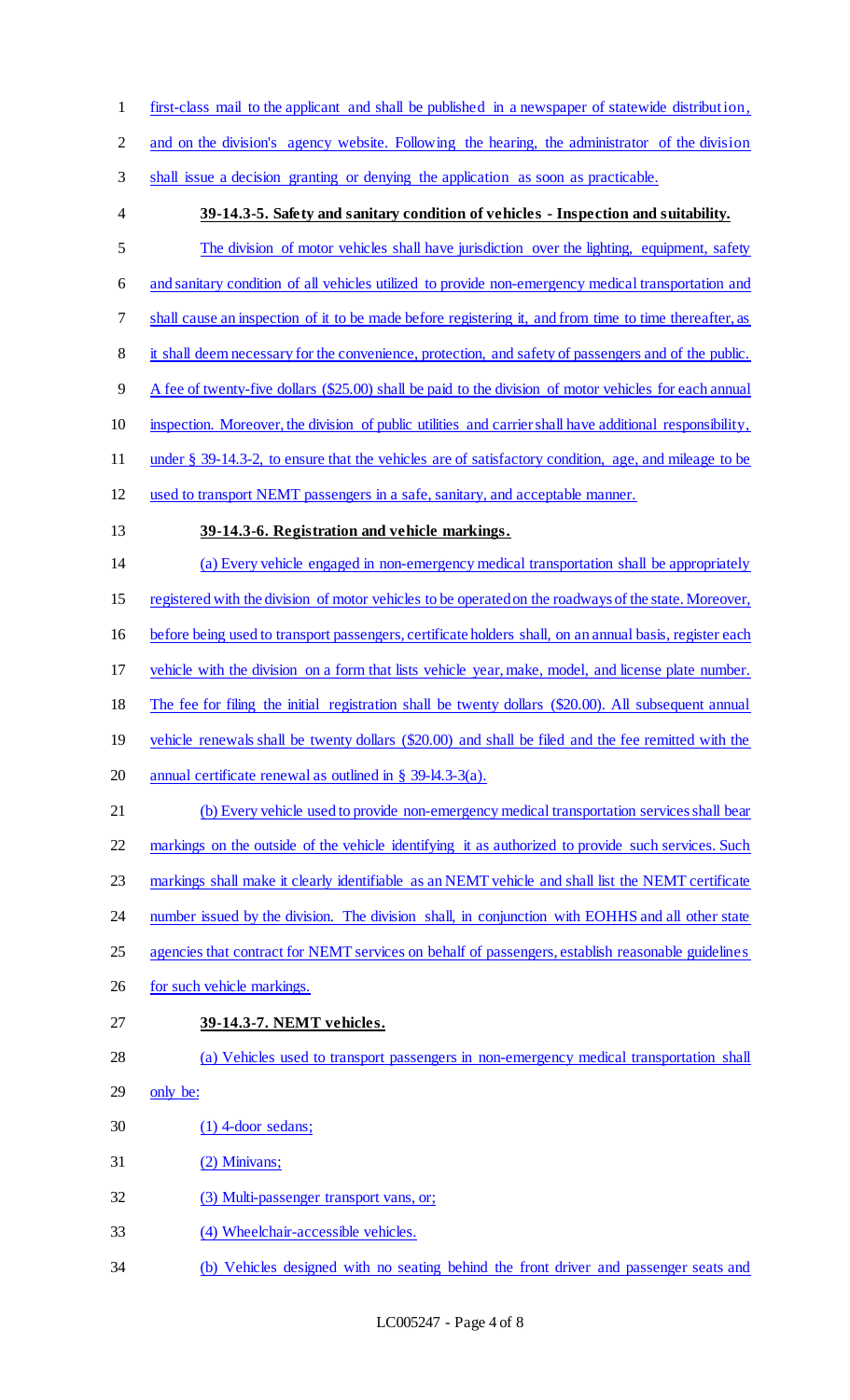- intended by the vehicle manufacturer to transport only passengers on gurneys or medical stretchers
- shall be prohibited from being used by certificate holders to transport passengers.
- (c) NEMT vehicles shall meet the same vehicle age/mileage standards as the division has
- previously prescribed for taxicabs and limited public motor vehicles as defined in § 39-14-1.
- **39-14.3-8. Drivers - General requirements.**
- (a) No person shall operate an NEMT vehicle for compensation upon the public highways until the person shall have first obtained an operator's license as provided for in chapter 10 of title 31. Further, no person shall operate an NEMT vehicle upon the highways until the person shall have first obtained a special license from the division under any rules and regulations that the division shall require. (b) In addition to the licensing requirements of the division referenced in subsection (a) of this section, no such special license shall be issued or renewed until the license applicant shall have presented to the division a valid certification demonstrating that the applicant has successfully completed PASS driver safety and sensitivity training. (c) The special license shall contain a recent photograph of the license holder, the licensee's name, the license number and the license expiration date. The license shall be posted in the front of the NEMT vehicle at all times while the license holder is operating the vehicle, in a conspicuous place to afford the passenger to the ability to see the photo and listed information. **39-14.3-9. Drivers - Training requirements for operating accessible vehicles.** 20 No person shall operate wheelchair-accessible vehicle, as defined in § 39-14.3-1, for compensation in non-emergency medical transportation of passengers without first having satisfied the licensing requirements established in § 39-14.3-8. Moreover, any operator of such an "accessible" vehicle shall also present to the division valid certification that the applicant has
- successfully completed supplementary PASS training in loading, securing, transporting, and
- 25 unloading wheelchair-bound and non-ambulatory passengers. Upon presentation of such
- 26 certification, division personnel shall append the special license required in § 39-14.3-8 to authorize
- 27 the holder thereof to operate a wheelchair-accessible vehicle for the purpose of transporting such
- non-ambulatory passengers.
- 29 It shall be unlawful both for any driver to operate, and for any certificate holder to allow
- any driver in its employ to operate, a wheelchair-accessible NEMT vehicle without the driver
- holding a valid annotated special license issued by the division confirming the driver has been
- sufficiently trained in transporting non-ambulatory passengers.
- **39-14.3-10. Proof of financial responsibility.**
- 34 The owner of any NEMT vehicle operating under this chapter shall file with the division a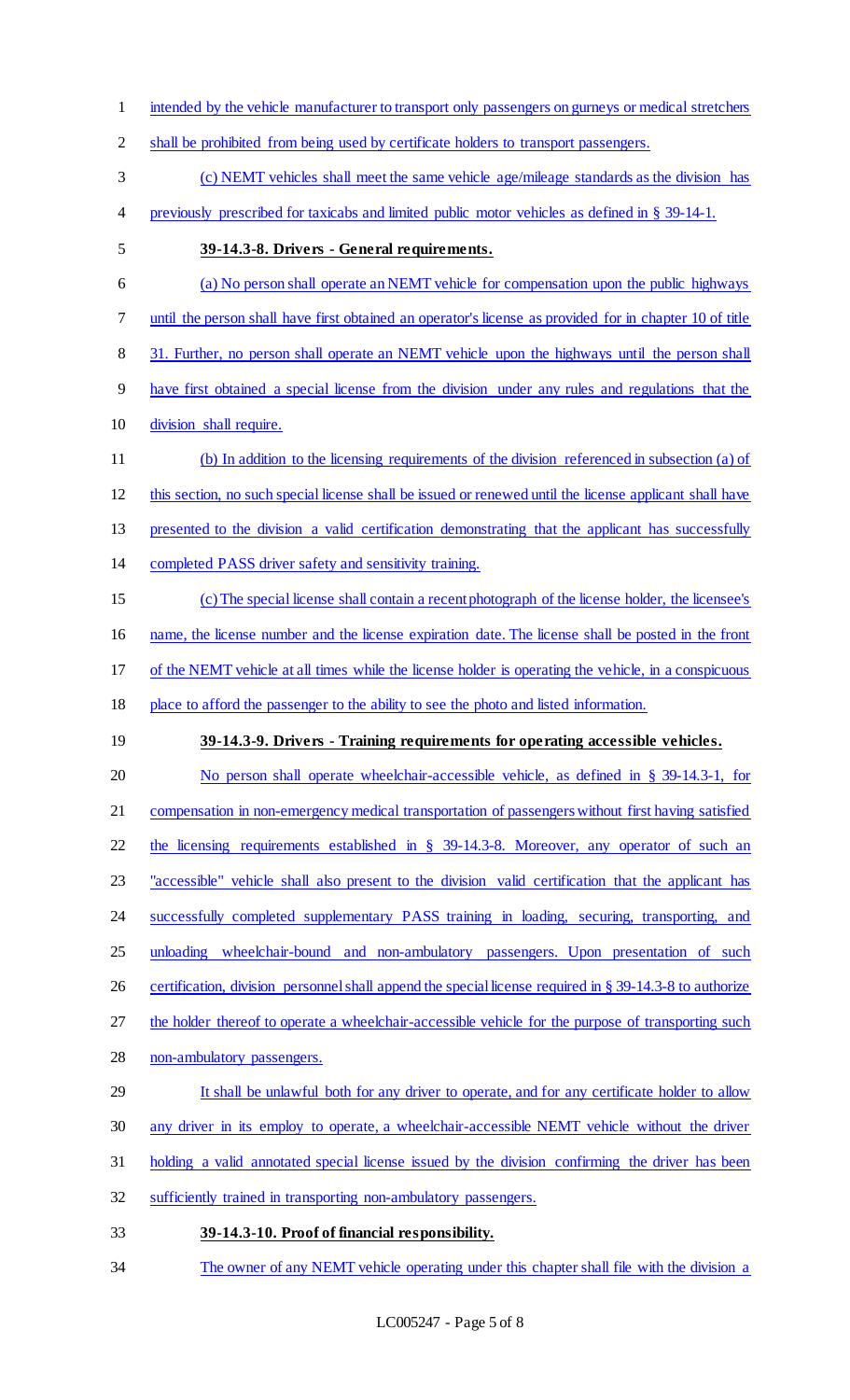- certificate of insurance issued by an insurance company authorized to transact business in this state,
- showing that the owner has a policy insuring the NEMT certificate holder against liability for injury
- to person and damage to property that may be caused by the operation of the NEMT vehicle, which
- 4 policy shall provide for the indemnity in the sum of not less than one millions five hundred thousand
- dollars (\$1,500,000) for personal injury and indemnity of not less than one hundred thousand
- dollars (\$100,000) for damage to property.
- 

### **39-14.3-11. Penalty for violations - General.**

- (a) Any person, firm, or corporation, subject to the provisions of this chapter and/or any rules and regulations promulgated under it, who shall knowingly or willfully cause to be done any
- act prohibited by this chapter, or who shall be guilty of any violation of this chapter or the rules
- and regulations shall be deemed guilty of a misdemeanor and shall, upon conviction, be subject to
- a fine not to exceed one thousand dollars (\$1,000) or imprisonment for a term not exceeding one
- year, or both for each offense.
- (b) The administrator may, in his or her discretion, in lieu of seeking criminal sanctions,
- 15 and/or in lieu of revoking or suspending the carrier's operating authority as conferred under this
- 16 chapter, impose upon its regulated common carriers an administrative civil penalty ("fine"). This
- fine shall not exceed one thousand dollars (\$1,000) per violation under this chapter or the division's
- 18 rules and regulations promulgated under this chapter.

# **39-14.3-12. Penalty for failure to comply with training requirements for ope ration of accessible vehicles.**

- (a) Any driver who operates a wheelchair-accessible vehicle without having successfully completed the additional training requirements mandated by § 39-14.3-9 or without having in his/her possession the special license required by § 39-14.3-8 may be imprisoned for a term not to 24 exceed two (2) years and fined not more than ten thousand dollars (\$10,000). If any driver shall cause death or serious injury to any person while operating an NEMT vehicle in violation of § 39- 14.3-8 or 39-14.3-9, the driver may be imprisoned for a term not to exceed five (5) years and fined not more than fifty thousand dollars (\$50,000). (b) Every person involved in providing NEMT services, including any person holding an 29 NEMT certificate of operating authority issued under this chapter by the division, or managing or
- operating a NEMT service provider, who shall aid, assist, abet, counsel, hire, command, or procure
- another to drive a wheelchair-accessible vehicle to transport passengers in violation of § 39-14.3-8
- 
- or § 39-14.3-9, may be imprisoned for a term not to exceed four (4) years and fined not more than
- twenty thousand dollars (\$20,000), except that if a death or serious injury occurs during the
- 34 violative transportation, the term of imprisonment shall not exceed ten (10) years and the fine shall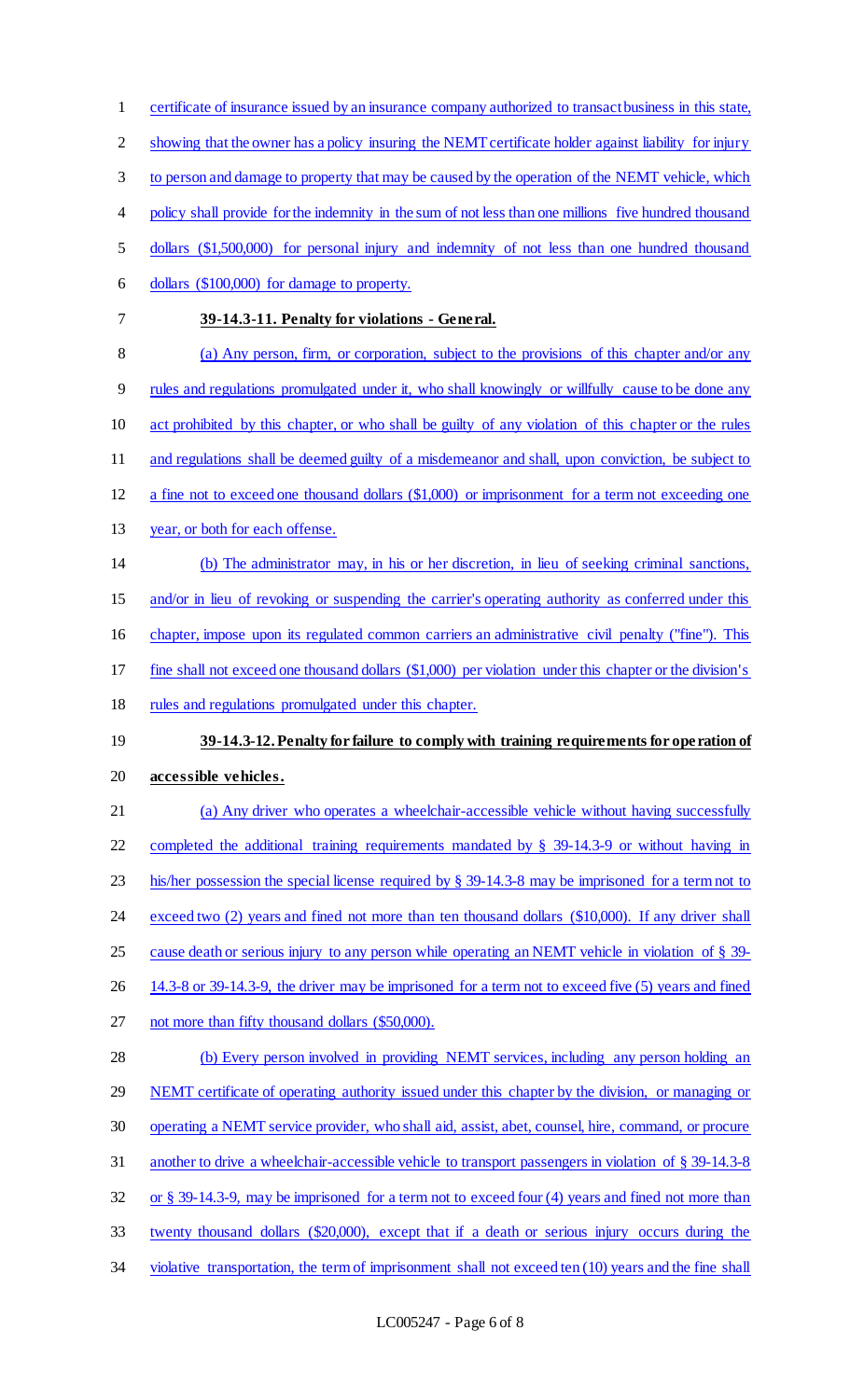- 1 not exceed one hundred thousand dollars (\$100,000).
- 
- 2 SECTION 2. This act shall take effect on September 1, 2022.

LC005247 ========

========